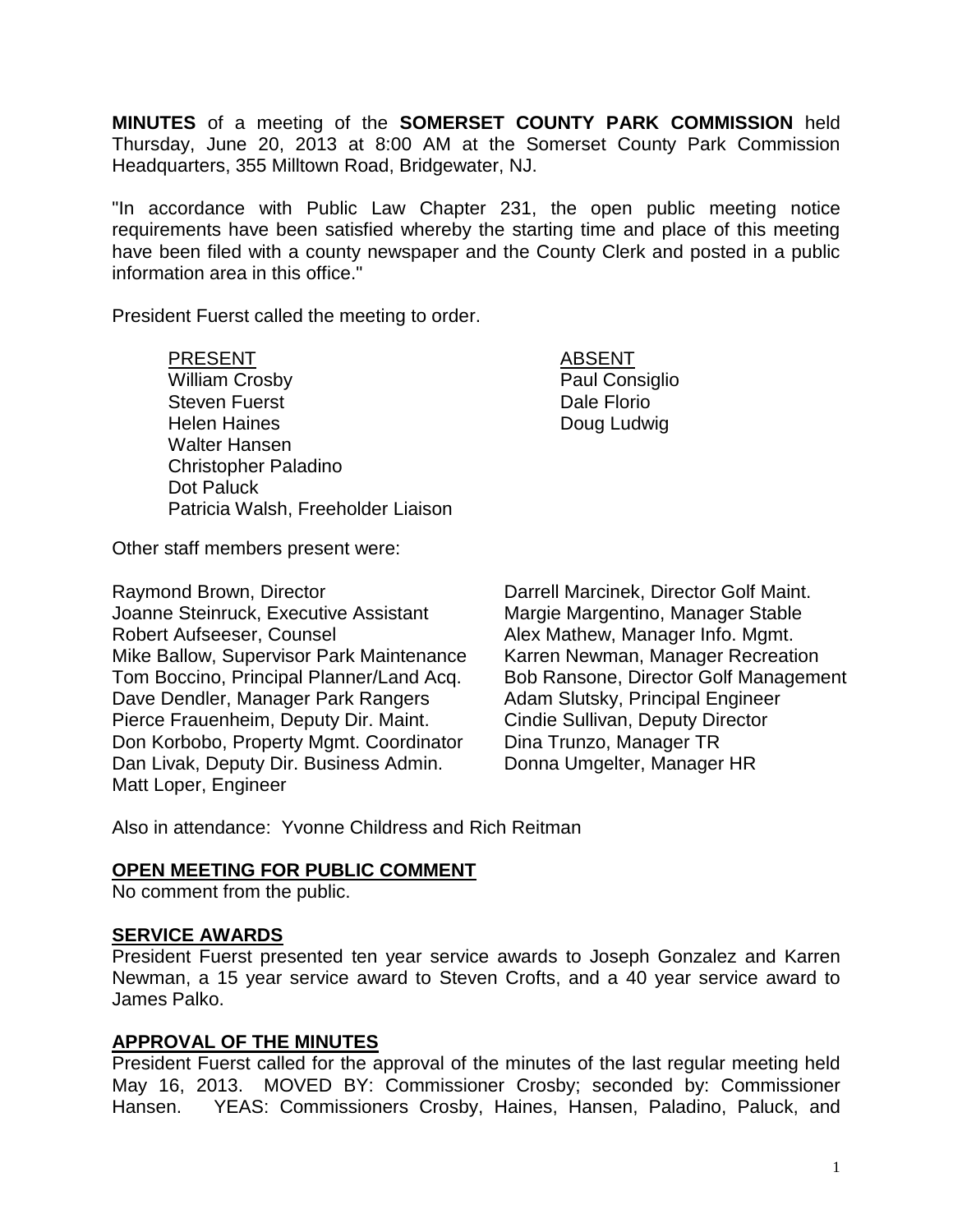President Fuerst. NAYES: None. ABSENT: Commissioners Consiglio, Florio, and Ludwig.

# **APPROVAL OF BILLS FOR PAYMENT**

# **Resolution R13-052 - Payment of Claims**

Resolution authorizing payment of bills for \$1,765,659.42 comprising of check numbers 234382-234407, 235054-235067, 235154-235164, 235426-235434, 236077-236094, 234676-234760, 235072-235150, 235435-235507, 235825-235859, and 236269- 236374. MOVED BY: Commissioner Crosby; seconded by: Commissioner Hansen. YEAS: Commissioners Crosby, Haines, Hansen, Paladino, Paluck, and President Fuerst. NAYES: None. ABSENT: Commissioners Consiglio, Florio, and Ludwig.

# **DIRECTOR'S REPORT**

Director Brown submitted a report for the month of May 2013.

## **Resolution R13-053 – Thanks and Appreciation of Brian Newman**

Resolution recognizes Brian Newman for his years of service.

## **Update of Skillman Park**

Director Brown reported that all the former state structures on the premises have been demolished. The first phase of the park to be developed will be a two-and-a-quarter mile loop trail which will go around the circumference of the property. The trail will consist of some old roads and driveways already in existence. Four parking lots will be created around the loop, one of which has already been constructed. There will be a kiosk with information regarding the site's history and prior use. The New Jersey Epilepsy Association has already created a report on the history of the area and has offered to assist the Commission with signage. The dam in the stream has been removed making it a continuously flowing stream. Montgomery Township would like to see future wetland restoration and a reforestation plan implemented as a component of the park's future development. The property has been cleared of old utility lines and concrete foundations thanks to the Park Maintenance staff with support and assistance from the County Public Works Department. Super Storm Sandy also caused extensive tree damage which had to be cleared. The Park has necessitated the creation of a major staff and equipment commitment. A planned ribbon cutting and official opening of the trail loop will possibly be held next summer at the earliest. Local Boy Scout and Girl Scout troops have expressed an interest in volunteering with the on-going cleanup. Currently a Girl Scout troop is working with the Park Commission on the restoration of the property's cemetery. The troop is in the process of soliciting funds to restore headstones and install benches. The Somerset County Park Foundation donated \$5,000.00 to get the project started. Pierce Frauenheim reported that the Joint Insurance Fund is very happy with the progress regarding the safety of the property. President Fuerst asked if there are any environmental issues remaining on the property. Matt Loper responded that all the issues have been eradicated at this point. There is no need for further monitoring and the cleanup was completed at no cost to the County.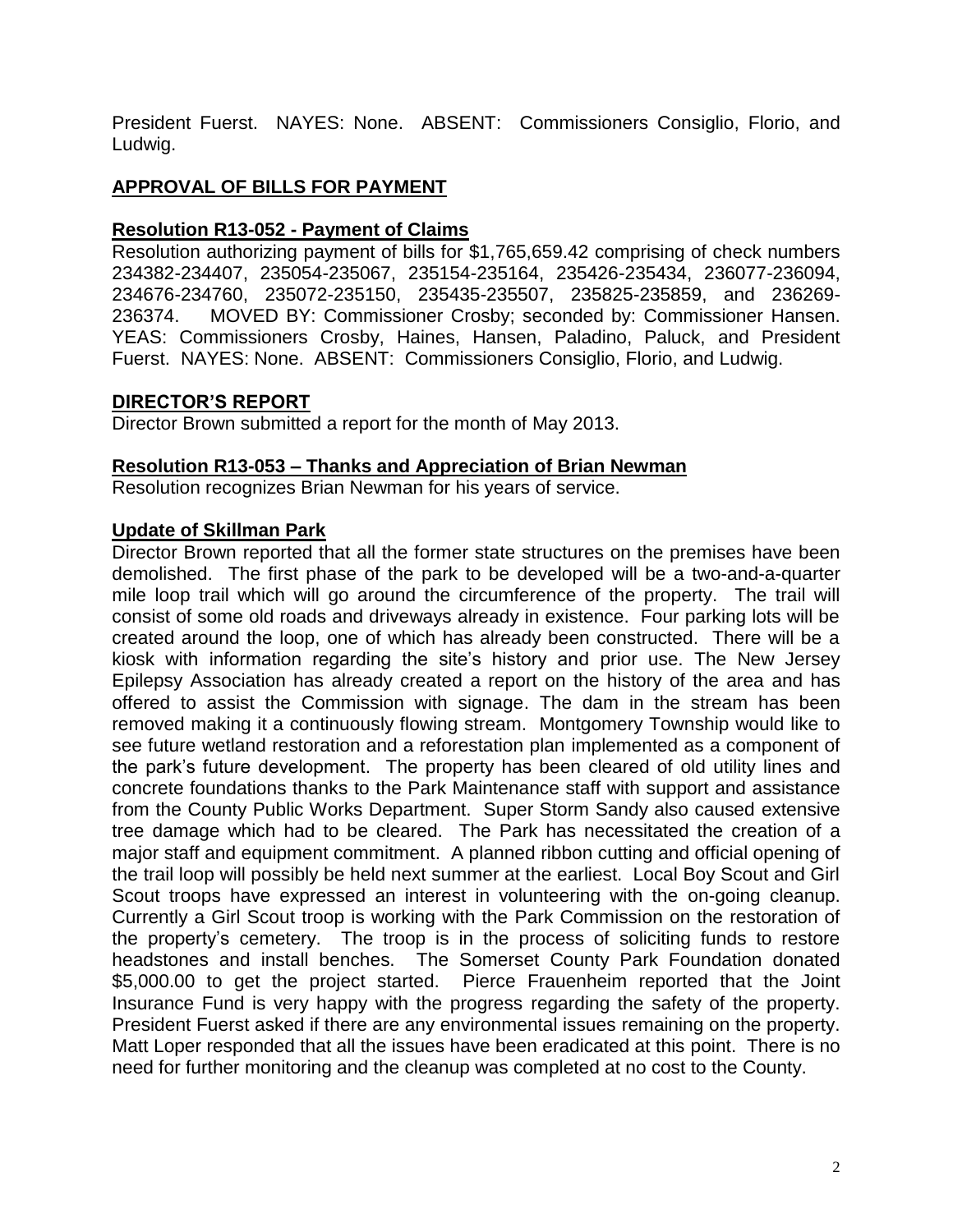## **COMMISSIONER CORRESPONDENCE**

- 1. Letter from Governor Christie informing Freeholder Walsh that Somerset County has been selected to receive funding from the New Jersey Department of Transportation's Fiscal Year 2013 Local Aid Bikeway Program. The Raritan River Greenway Bikeway, Orlando Drive Connection will receive a grant of \$350,000.00.
- 2. Letter from a participant in the American Cancer Society Relay for Life complimenting the Park Commission (specifically Dennis Razzano and Jerry Mochonas) on how courteous and caring the staff was during the event.
- 3. Letter from the Trilogy Repertory advising the Park Commission that its Board approved the contract.
- 4. Letter from Somerset County 4-H Association regarding evacuation procedures at the 4-H fair during thunderstorms or other emergencies.
- 5. Letter from Middle Earth thanking the Park Commission for the leadership and support of the Frank "Nap" Torpey Memorial "Hills of Somerset" Bicycle Race.
- 6. Notice of Public Hearing from the New Jersey Water Supply Authority regarding the Township of North Brunswick's application for renewal of uninterruptible water supply from the Raritan Basin System.
- 7. Letter from the Montgomery High School Band Parent's Association complimenting Merri Makers on how professional the staff was and how the food was outstanding.

# **CONSENT AGENDA**

# **RESOLUTIONS**

The following resolutions were MOVED BY: Commissioner Crosby; seconded by: Commissioner Hansen. YEAS: Commissioners Crosby, Haines, Hansen, Paladino, Paluck, and President Fuerst. NAYES: None. ABSENT: Commissioners Consiglio, Florio, and Ludwig.

## **Resolution R13-054 – Authorizing the Release of Executive Session Minutes**

Resolution authorizes the release of minutes from March 21, 2002, December 12, 2002, February 20, 2003, October 16, 2003, February 11, 2004, May 20, 2004, June 17, 2004, October 21, 2004, May 17, 2005, February 16, 2006, May 25, 2006, August 17, 2006, September 21, 2006, October 10, 2006, March 15, 2007, June 21, 2007, September 17, 2009, April 15, 2010, May 13, 2010, June 17, 2010, and August 12, 2010. This process will be done on a quarterly basis.

### **Resolution R13-055 – Award of First Year of a Two-Year Contract for Refuse Disposal Services**

Resolution awards a contract to Carnevale Disposal Company, Inc., Republic Services of NJ, LLC, and Waste Management of NJ, Inc.

## **Resolution R13-056 – Renewal of Two Year License Agreement Renewal**

Resolution renews a license agreement with the Printmaking Center for two years for the period of November 1, 2013 through October 31, 2015.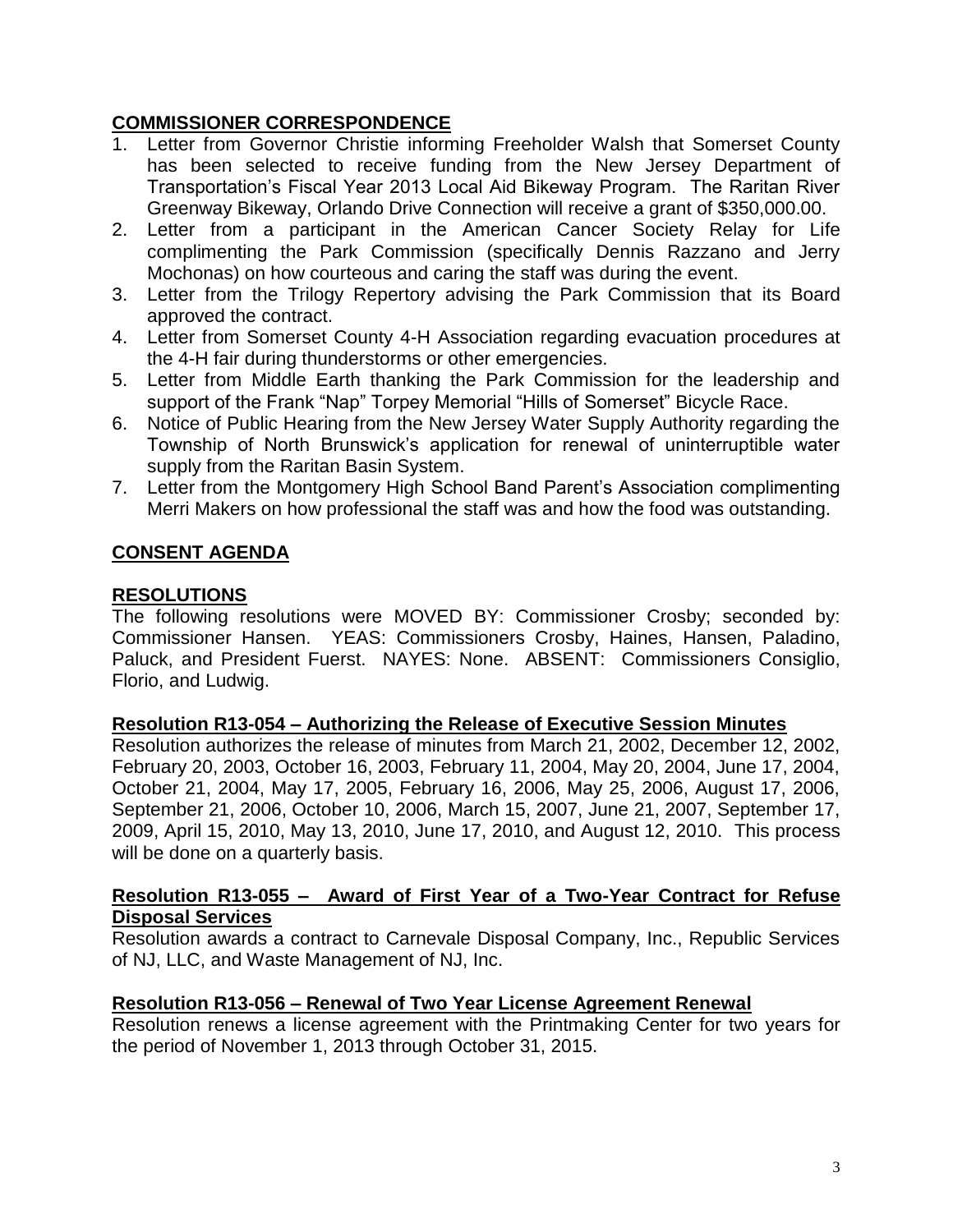# **COMMITTEE REPORTS**

## **FINANCE/BUSINESS ADMINISTRATION**

Dan Livak, Deputy Director/Business Administration reported that overall revenue is nine percent more than 2011 and is three percent more than the five year average. Dan has been working with the County Finance Department to change the merchant credit card processing and TD Bank has the lowest rate. The change will be completed by July 1. The audit is near completion and Dan will keep the Commissioners up to date.

## **HUMAN RESOURCES**

Donna Umgelter, Manager, Human Resources reported that there are openings at Quail Brook and Spooky Brook Golf Courses. The Joint Insurance Fund has given the Park Commission the Award of Excellence in Safety. The requirement of the award is to hold safety meetings, audits of facilities, and safety training. The Park Commission was given a check for \$1,000.00 which is the highest award. The money will be used for the Safety Fair. Donna thanked all the staff that made the winning possible. Director Brown reported that Donna pushes safety and is active with the Safety Committee.

## **LEISURE SERVICES**

Cindie Sullivan, Deputy Director reported that the Park Commission history book is at the printers and should be completed by the September Park Commission meeting. Cindie thanked every manager that assisted with the book. Many employees searched archives and slides that date back to the early 1960's. The author, Cliff Zink, interviewed previous staff members. The first half of the book is the history of the Park Commission and the second half is about each park, along with photographs in order of acquisition and development of facilities. The Park Foundation has paid for all the expenses involved with the creation of the book. The Volunteer Recognition dinner will be held on June 26 at Neshanic Valley beginning at 6:30 p.m. Cathy Schrein is retiring at the end of July and there will be a dinner held for her at Verve on July 23. Cindie will distribute a flyer.

Dina Trunzo, Manager Therapeutic Recreation reported that she has completed the camp assessments and has spoken to the teachers of all new campers. Camp begins on June 24 with 40 children. Dina thanked the Park Foundation for sponsoring three events at camp this year. In addition to bringing entertainment to the camp program, special guests help the campers learn how to sit through school assemblies without being disruptive. Staff will also work with the children on social skills each week. Some skills this summer include "Don't Be a Space Invader" and "Using my Words". The Garden Club program is back and Dina suggested to the Commissioners that they check out the TR garden in the courtyard.

Karren Newman, Manager Recreation reported that the Recreation Maintenance Department has moved into the Gaiser Barn in Warren. The ADA work on the pool is completed. Karren complimented the Duke Island Park Maintenance staff. The level of customer service provided is a big part of the reason that non-profits seek to use the facilities for their special events.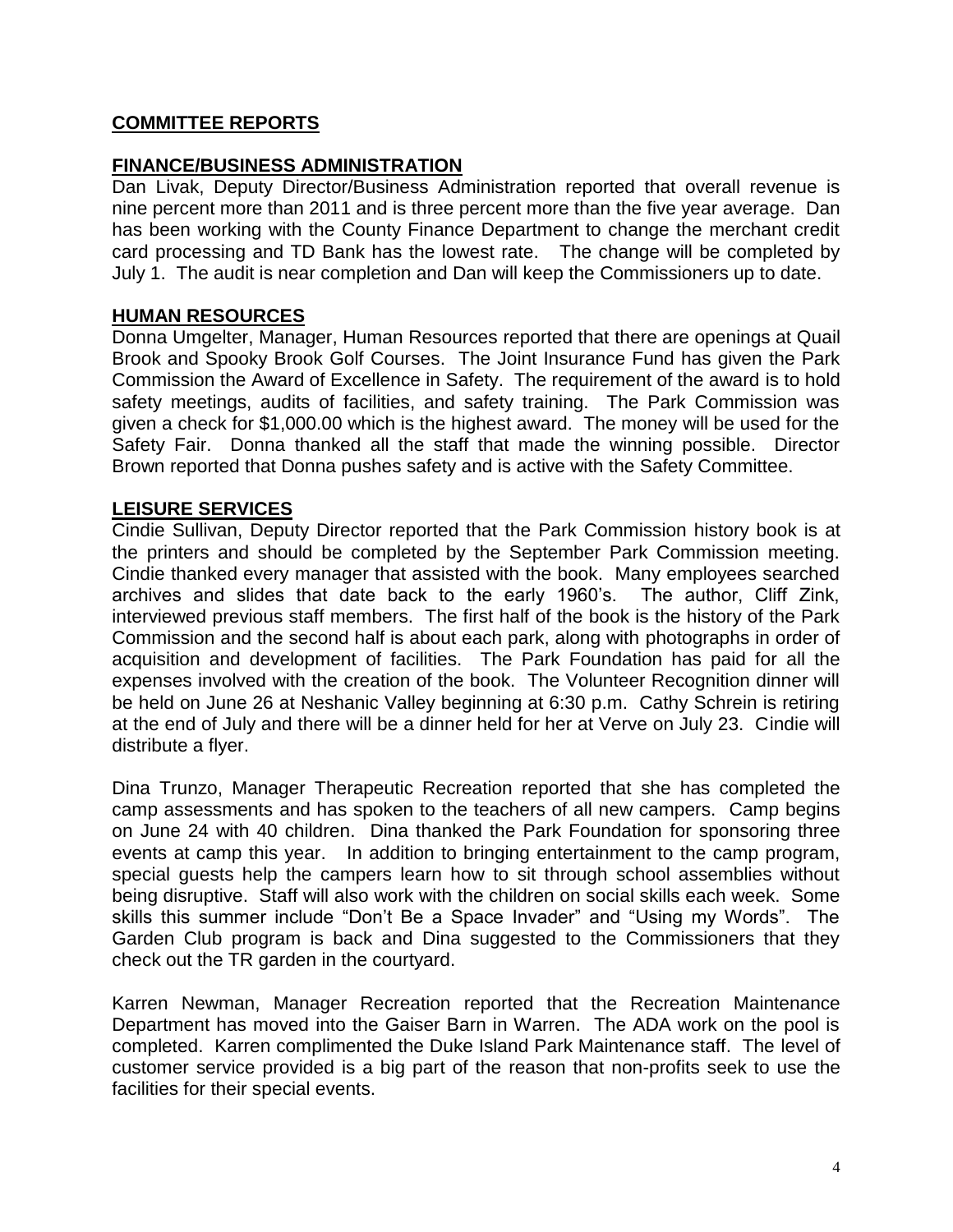Marge Margentino, Manager Stable reported that the spring programs are completed. The summer programs begin on June 24 and the classes are full with a waiting list. The weather has been wet and the trail work continues. Trees continue to fall down due to the wet ground. The Stable has partnered with the Junior League Women's Club in Basking Ridge and is sponsoring a dog walk with Seeing Eye dogs. Several participants have never been to the Stable and this program has been a good way to introduce the Stable to new people.

## **GOLF MANAGEMENT**

Commissioner Paluck, Chair of the Committee, submitted a report for the month of May 2013.

Darrell Marcinek, Director of Golf Maintenance reported that Spooky Brook was acknowledged on May 30 with River Friendly certification. Darrell thanked everyone that attended the ribbon cutting. The staff has been busy preparing for the State Public Links Qualifier at Quail Brook. There has been eight inches of rain during the last 13 days and staff has handled the challenge of cutting the grass during that time.

Bob Ransone, Deputy Director Golf Management reported that the golf revenue for 2013 was approximately \$66,900.00 or 2.4% less than the five year average and approximately \$500,000.00 or 16.0% less than 2012. Other golf courses in the Northeast are more than 20% less than 2012. On June 17 a qualifier for the USGA National Drive, Pitch, and Putt competition was held at Neshanic Valley Learning Center. There were more than 100 participants between the ages of seven to fifteen. The finalists will compete for the National Championship next April at Augusta National the weekend before the Masters. The Park Commission and the USGA Museum have partnered with each other and will begin displaying advertising at Neshanic Valley and the Museum for each other. The New Jersey Monthly magazine has rated Neshanic Valley Golf Course as the following:

- No. 1 County Facility, in Central New Jersey, Practice Facility, and Best Conditioned Publicly Owned
- No. 2 Most female friendly based on multiple tees, modern facilities, and approachable staff.
- No. 4 Most Challenging
- No. 5 Most Scenic

Hole number seven on the Meadow Course was selected as the best short par four in the state of New Jersey. Quail Brook Golf Course was rated as the  $40<sup>th</sup>$  best facility in the state of New Jersey. Bob thanked all the staff that helped achieve those ratings. Ray Brown thanked Bob for the hard work that was done to achieve those ratings. Commissioner Paluck commented that the USGA enjoyed working with the staff during the National Drive, Pitch, and Putt competition.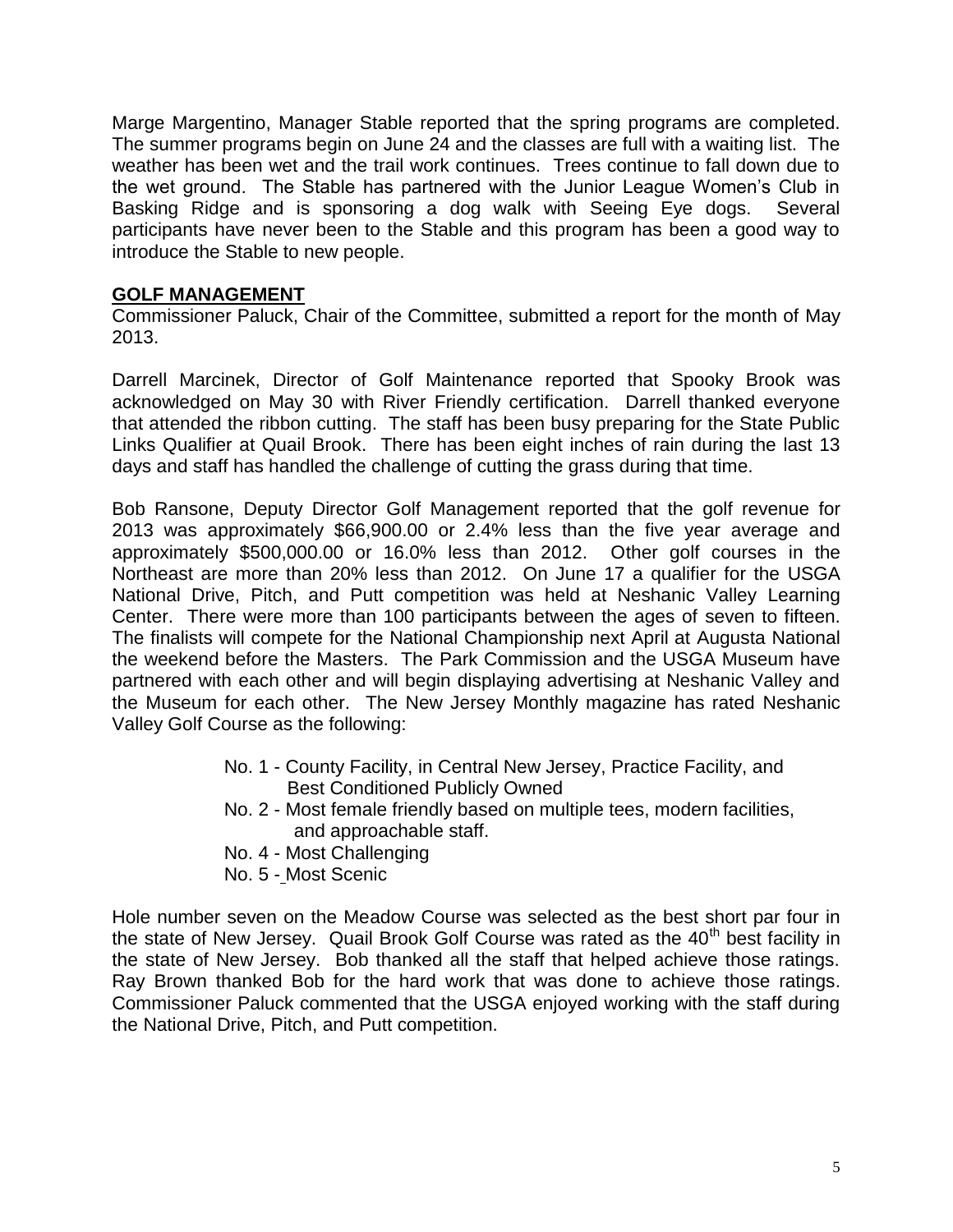## **INFORMATION MANAGEMENT**

Commissioner Hansen, Chair of the Committee, submitted a report for the month of May 2013.

Alex Mathew, Manager, Information Management reported that TD Bank will be the new vendor for the credit card system which will be converted on July 1. Alex has been working with the County on the computer network and how to improve the speed. Commissioner Hansen reported that there has been a lack of communication between facilities and Alex will be working on that. Alex, Dan Livak, and Ray Brown have been working with the County on an RFP for improvement of network connectivity. The County has retained an independent vendor and has offered to assist the Commission evaluate some of the long-standing issues it has been attempting to resolve related to unreliable connectivity. Once an assessment is completed, it is expected that specific recommendations dealing with system/network upgrades can be identified and implemented. Ray further reported that he has been working directly with the County Administrator on this issue and he has been assured that their professional assistance will be available to the Commission.

#### **VISITOR SERVICES**

Commission Crosby, Chair of the Committee, submitted a report for the month of May 2013.

Dave Dendler, Manager, Park Rangers shared photographs of the Adopt-A-Boulder event. National Trails Day was held on June 1 at Washington Valley Park with 18 volunteers. Dave distributed parking passes for the July 4<sup>th</sup> event. Interviews will begin next week for the two Park Ranger positions and Dave is working with the Federal USDA Wildlife Goose Management.

## **PROPERTY MANAGEMENT**

Commissioner Crosby, Chair of the Committee, submitted a report for the month of May 2013.

Don Korbobo, Property Management Coordinator reported that tree work from Super Storm Sandy continues and he is working on a farm license bid packet to be advertised in July.

## **PLANNING AND LAND ACQUISITION**

Commissioner Haines, Chair of the Committee, submitted a report for the month of May 2013.

Tom Boccino, Parks Section Principal Planner, Land Acquisition reported that a closing on a small parcel of two acres, Hinrichsen property, which is next to the Howe field. The residence will be demolished allowing for the possible future expansion of the athletic complex.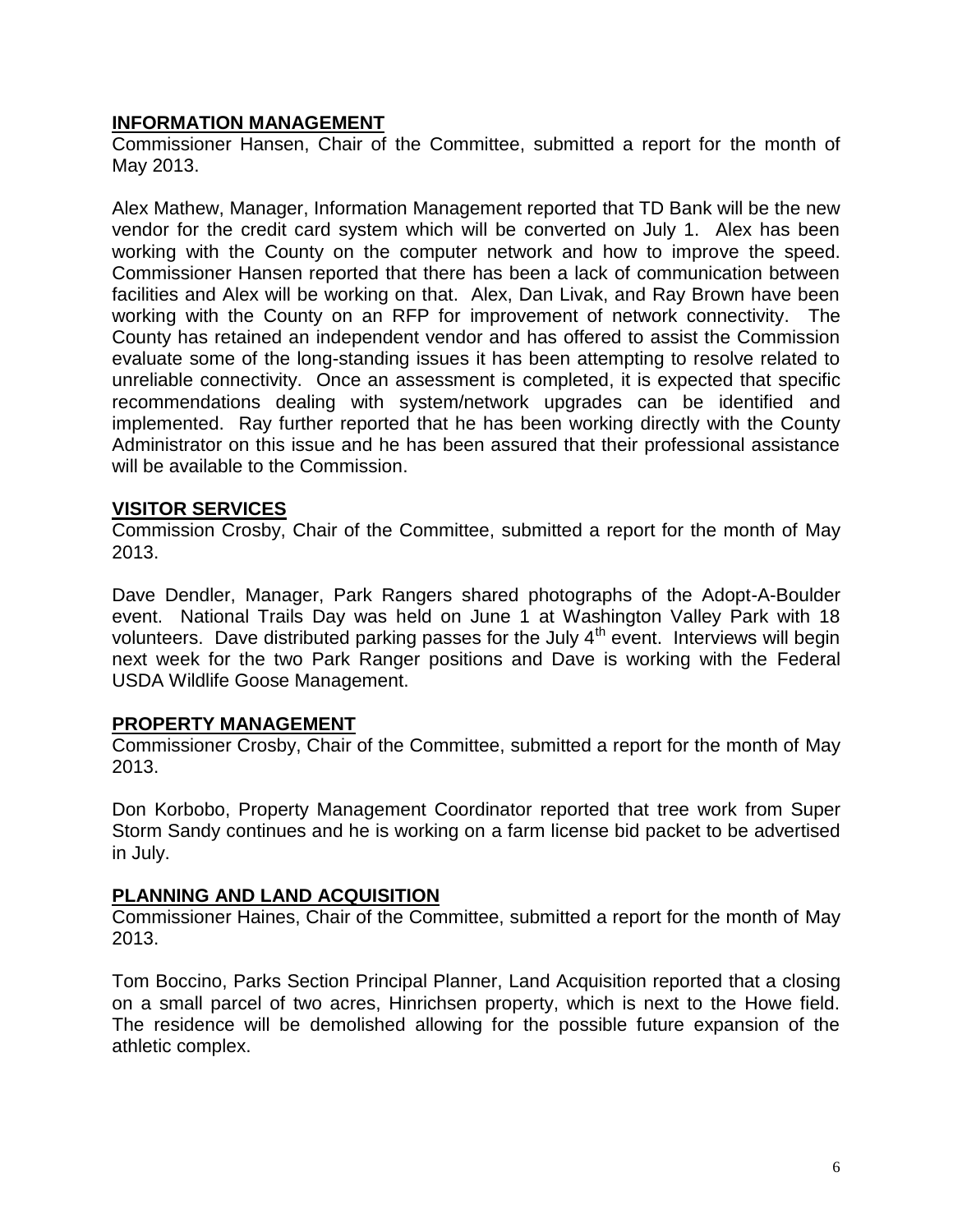## **CAPITAL FACILIITES – CONSTRUCTION and ENGINEERING**

Commissioner Paladino, Chair of the Committee, submitted a report for the month of May 2013.

Adam Slutsky, Principal Engineer, reported that the Howe field is complete and the contractor will be performing irrigation training soon. The pond dredging at Colonial Park Mettlers Pond is completed and the lower pond should be completed next week. The construction of the wash down building at Green Knoll and the Van Camp Barn preservation continues. There will be several projects going to bid in the next two months as outlined in the monthly report.

#### **PARK MAINTENANCE & HORTICULTURE**

Commissioner Consiglio, Chair of the Committee, submitted a report for the month of May 2013.

Mike Ballow, Supervisor Park Maintenance reported that staff continues to clean the parks from flooding. Staff is also preparing for the July 4 festivities. Howe house has been cleaned and a fence installed around the barn. Colonial Park is being prepared for the bocce tournaments.

Pierce Frauenheim, Deputy Director Park Maintenance reported that Rose Day was cancelled due to the prediction of heavy rain. Commissioner Haines commented how beautiful the Rose Garden is.

Pierce warned that half of his division's maintenance budget has already been spent on repairing overused equipment. Many pieces of equipment are being transported and utilized by various parks. There are more than 120 vehicles and 180 pieces of equipment in the Commission's Maintenance inventory. The new Gas Boy system monitors the hours and mileage for every piece of equipment and then flags when vehicles are due for service. Pierce noted that all equipment is being heavily utilized and as the Commission park inventory continues to increase so should the equipment.

In direct response to the continuing demands upon the staff, Recreation Maintenance has been relocated to the Gaiser Barn at East County Park in Warren Township which, location-wise will help with the EEC, Stable, Warrenbrook Pool, and Boudinot-Ross property. Pierce added that all field lighting at our athletic fields have been computerized so that will cut back on the Park Rangers having to drive to different locations to turn them off.

Ray Brown summarized that the tremendous growth of the Commission's park inventory over that past several years has become a capital issue. With the responsibility to maintain and operate a diverse system of public park facilities, the Commission inherits continued demands upon a rapidly aging and undersized fleet of rolling stock and maintenance equipment. Ray urged that we stay on top of this on-going matter if we are to maintain the good public relations we have enjoyed in the past related to the